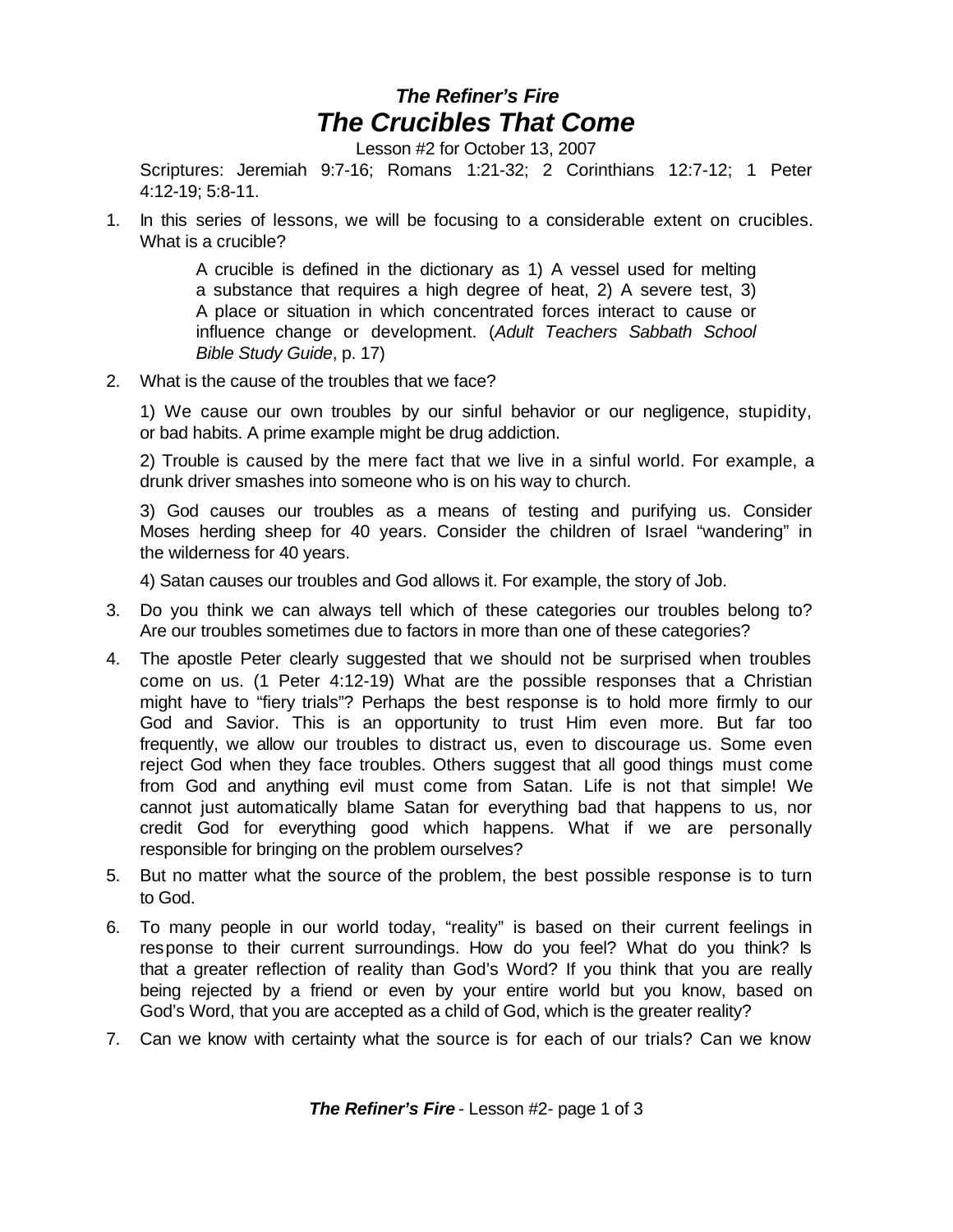for sure if the "test" is coming from God or Satan? Can we know for sure if the trial is a result of our own behavior? Or our own sinful past? If we have more or less brought this difficulty upon ourselves, does God punish us for it, or does He simply allow us to suffer the consequences of our own behavior? (James 1:13-15) What do you think James meant when he said that God tempts no one?

- 8. When you personally are suffering trials, do you tend to turn to God, or do you try to solve the problem yourself?
- 9. What percentage of our trials do we bring upon ourselves? Do we bring trials upon ourselves by our past sins or by our sinful thoughts?
- 10. Can you think of a personal friend or acquaintance who you believe has really suffered a trial brought on by Satan? How do you understand 1 Peter 5:8? Do you see evidence that the devil is walking around "like a roaring lion"? Peter suggests that under these circumstances, we should resist the devil. How do you resist a hungry lion? Furthermore, God seems to promise that He will perfect us through those trials. What is your understanding of that process? How does that actually happen?
- 11. When you are being tried, does it help to remember that Christ has already won the great controversy? Can we honestly claim to be on the Victor's side?
- 12. Looking back at the history of the early Christian church, we see that they went through terrible trials and persecutions. Paul was beheaded. Peter was hanged upside down! There is fair evidence that every one of the disciples–as well as Paul–died a martyr's death with the exception of the apostle John who lived the longest. (Because he wouldn't fry!) What should we learn from their experiences? If we were as committed to the gospel as they were, would we suffer the same kind of persecution today? Explain your answer.
- 13. Sin always has consequences. One of the devil's most successful lies has been that we can sin, and yet avoid the consequences. Romans 1 talks about the consequences of sin. Paul calls those consequences God's "wrath"! Is it clear to you from that passage how God's "wrath" actually works? Is it important for us to recognize that sin has serious consequences? Is that an easy lesson to learn?
- 14. If we call on God to protect us from the consequences of our sin, will He do so? Why, or why not?
- 15. How many of God's laws do we break on a regular basis? What about God's moral laws? His health laws? Do we make it a regular habit to eat healthfully and exercise regularly? Do we ever destroy our health by overworking? Are those "sins" in God's eyes? Have you yourself experienced the consequences of any of those behaviors?
- 16. Christian preachers and evangelists love to tell people that God's grace is free. Do you agree with that? Is the Christian's life simply a matter of agreeing with God that we need salvation? If salvation is so easy, why do we need to talk about crucibles and testing? Ellen White has some interesting things to say about testing:

God will bring you over the ground again and again until with humble heart and subdued mind you bear the test that He inflicts and are wholly sanctified to His service and work. Then you may win immortal life. *Testimonies for the Church*, vol. 4, p. 214.